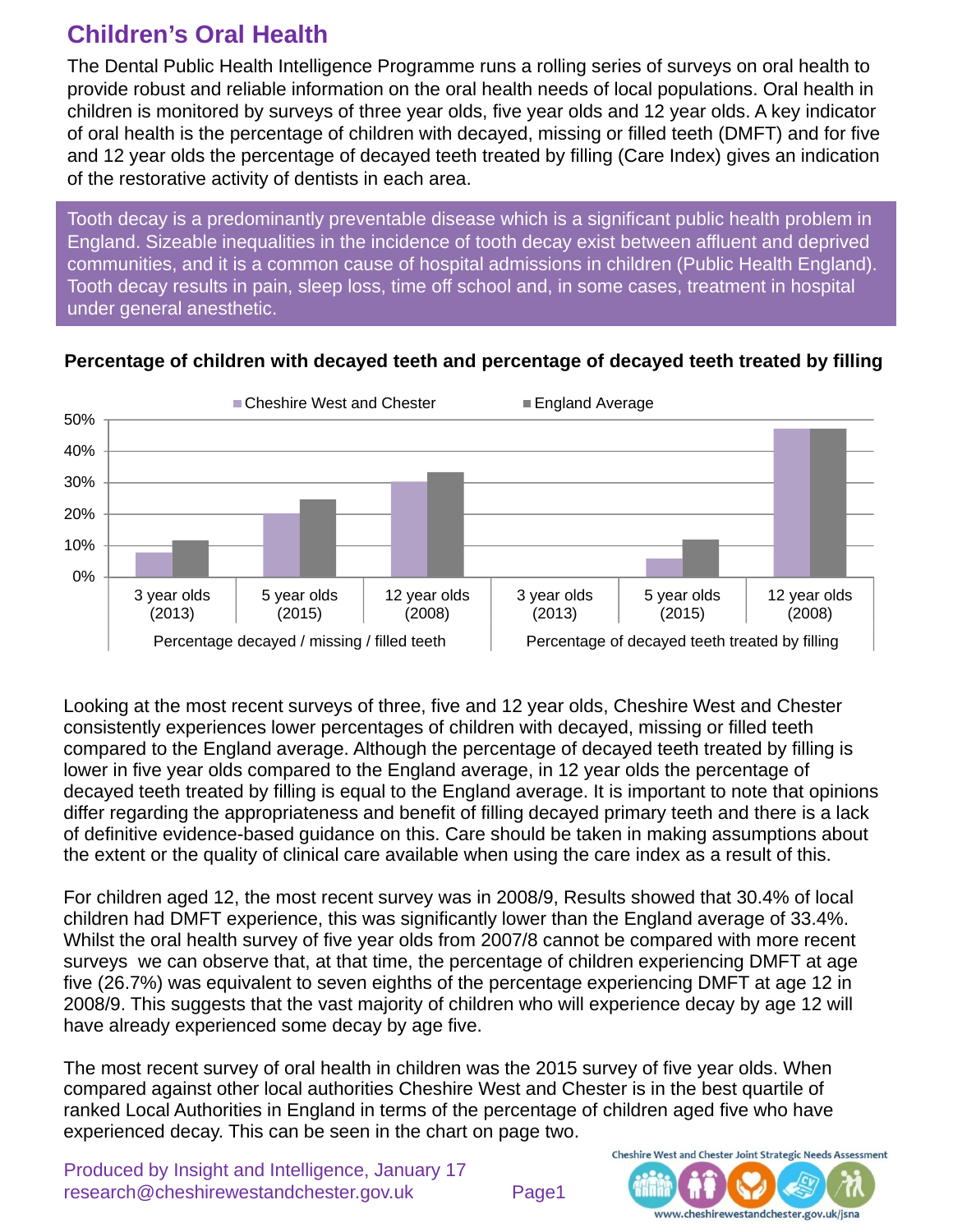# **Children's Oral Health cont.**



The 2015 oral health survey of five year old children in Cheshire West and Chester, had a relatively small sample size of 205. By aggregating ward data level using mean Index of Multiple Deprivation scores, Public Health England have produced a stratified analysis of the sampled children.

#### **Average number of decayed, extracted or filled teeth among five year olds in Cheshire West and Chester by wards, clustered by deprivation scores, 2015**



95% Confidence Intervals are shown as error bars

The chart refers to the mean number of DMFT for all children, including those who have not experienced DMFT Source: Public Health England, Dental Public Health Intelligence Team

Surveyed children living in the Cheshire West and Chester wards identified as most deprived (with a mean IMD score of less than 11.00), experienced significantly higher numbers of decayed, missing or filled teeth compared to children living in the Cheshire West and Chester wards identified as the least deprived (with a mean IMD score of more than 27.00).

In terms of the care index (the proportion of teeth with decay which have been filled) Cheshire West and Chester is in the lowest quartile compared to other local authorities. The rate of 5.8% of decayed teeth filled is significantly lower than the England average of 11.2%. Opinions differ regarding the appropriateness and benefit of filling decayed primary teeth and there is a lack of definitive evidence-based guidance on this. Care should be taken in making assumptions about the extent or the quality of clinical care available when using this index as it does not take into account evidence based preventative care..



Produced by Insight and Intelligence, January 17 research@cheshirewestandchester.gov.uk Page2